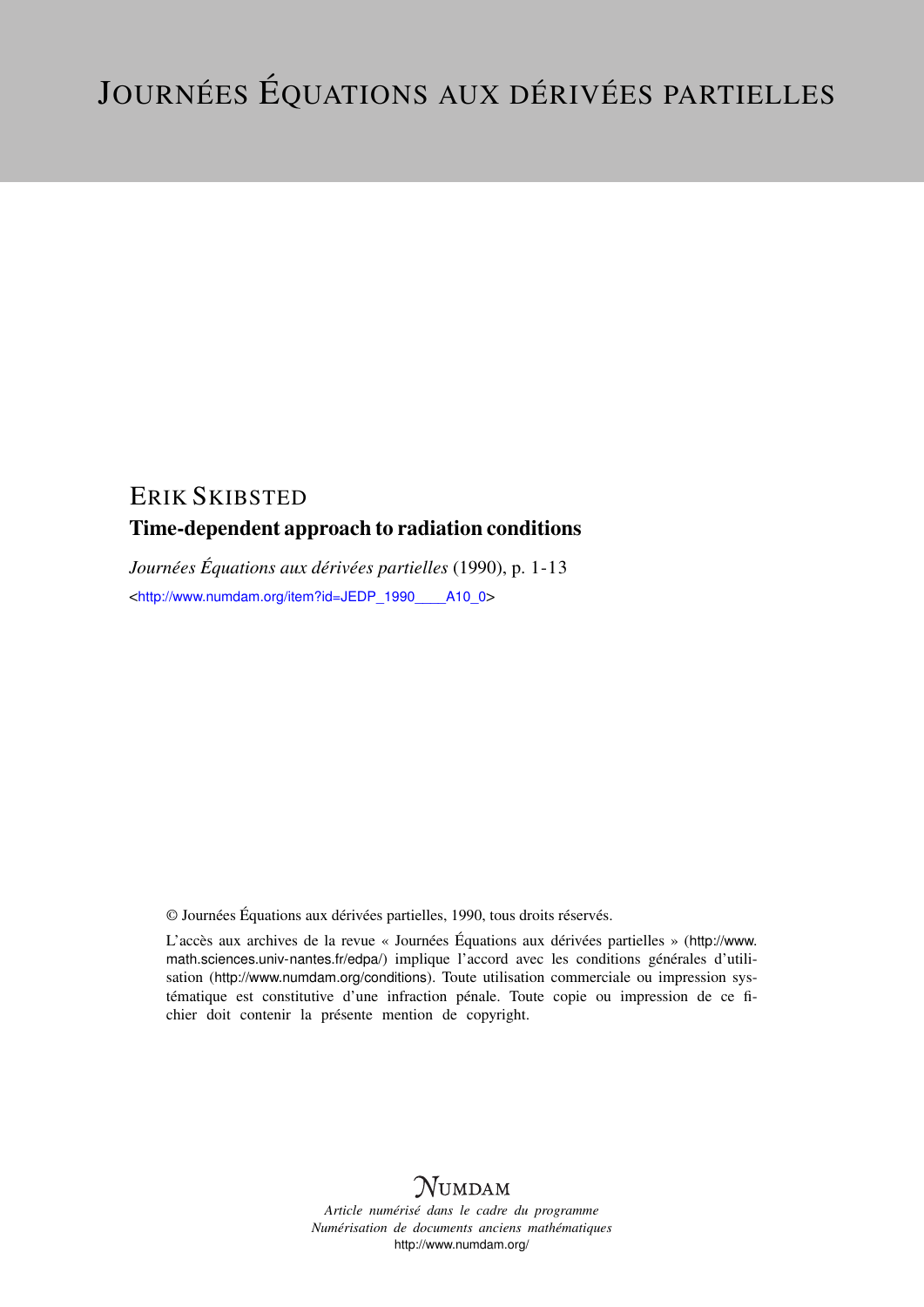### TIME-DEPENDENT APPROACH TO RADIATION CONDITIONS

Erik Skibsted

Matematisk Institut Aarhus Universitet 8000 Aarhus C Denmark

In the first part of this note I shall give an account of some recent results of Ira Herbst and myself [H-S] . These results deal with radiation conditions for two-body long-range Schrödinger operators from a time-dependent point of view.

The second part contains various N-body propagation estimates [S] which I believe (besides having interest of their own) may serve as a basis for an extension of the method and results of [H-S] to N-body long-range Hamiltonians (cf Th. 2.5) .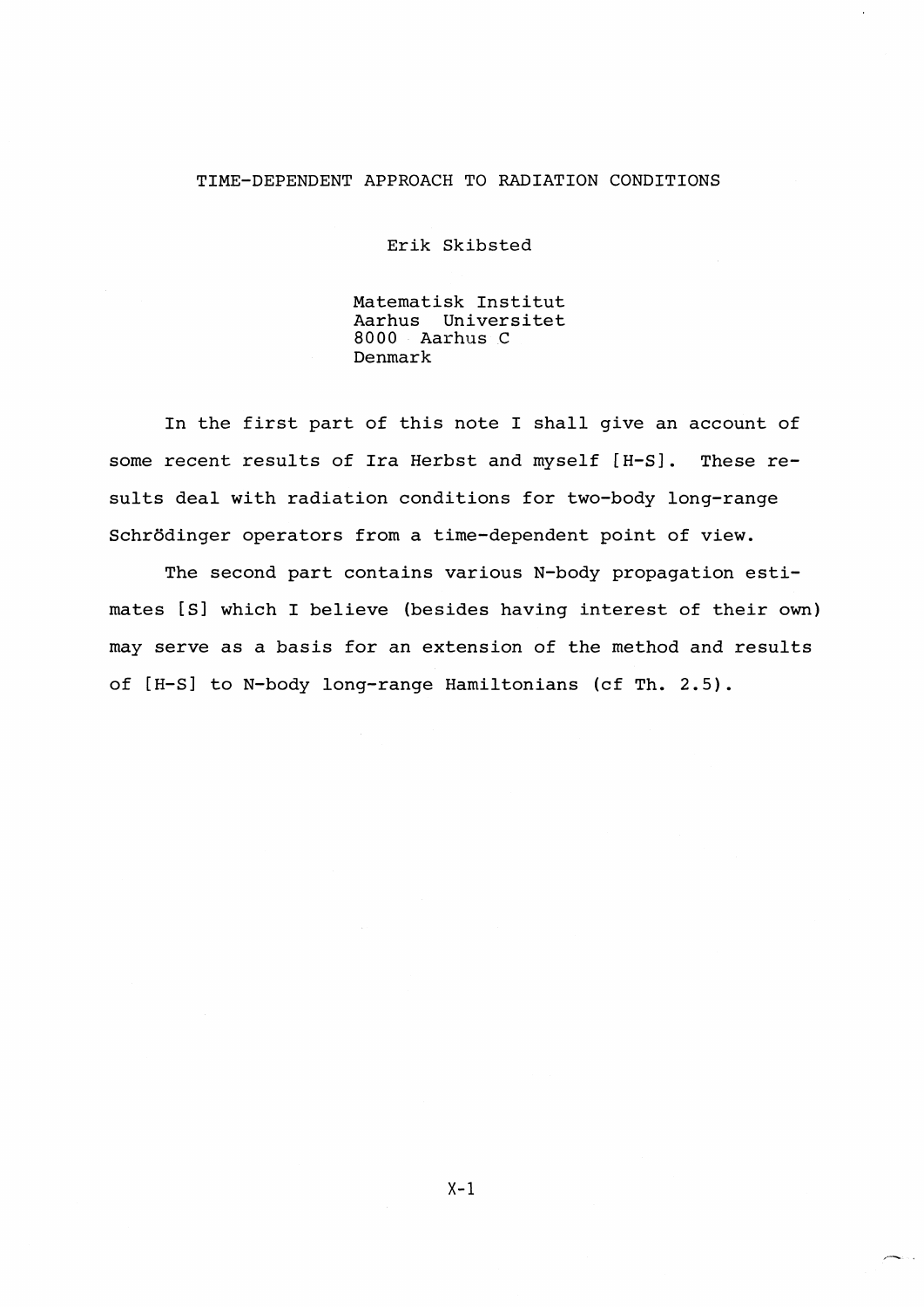#### 1. Radiation conditions

At first we shall recall some of the history of radiation conditions, then we state some new results (Th. 1.4) fitting into this history. At last we shall give a brief account of the proof, which involves propagation estimates for certain "radiation operators" (Th. 1.6) . These estimates might equally well be called radiation conditions. The traditional approach to radiation conditions is purely stationary and rather P.D.E. oriented.

 $- 2 -$ 

We consider  $H = -\Delta + V$  on the Hilbert space  $L^2 = L^2(\mathbb{R}^n)$ , arbitrary, with the potential  $V = V(x)$  smooth and satisfying for some  $0 < \varepsilon_0 < 1$ 

 $|\partial^{\alpha}_{\mathbf{x}}V(\mathbf{x})| \leq C_{\alpha} \langle \mathbf{x} \rangle^{-|\alpha|-\epsilon_0}, \quad \forall \text{ multipindices } \alpha ;$  $\langle x \rangle = (1 + |x|^2)^{\frac{1}{2}}$ ,  $|\alpha| = \sum_{i=1}^{\infty} \alpha_i$ .

Clearly H is selfadjoint on the standard Sobolev space of degree two. As for the results to be presented, one can add local singularities, not to be discussed here.

The set of bounded operators on  $L^2$  is denoted by  $B(L^2)$  and the resolvent of H by  $R(z)$ ,  $z \notin \mathbb{R}$ .

With the above condition on  $V$ , H is purely absolutely continuous on *JR^* (the positive reals). In fact, as is wellknown, the limiting absorption principle (L.A.P. ) holds:

For  $\lambda \in \mathbb{R}^+$  and  $\delta > \frac{1}{2}$ 

$$
\lim_{\varepsilon \neq 0} \langle x \rangle^{-\delta} R(\lambda + i \varepsilon) \langle x \rangle^{-\delta} \qquad \text{exists in} \quad B(L^2).
$$
 (1.1)

The proof of L.A.P. due to Ikebe and Saito [I-S] has as a consequence the following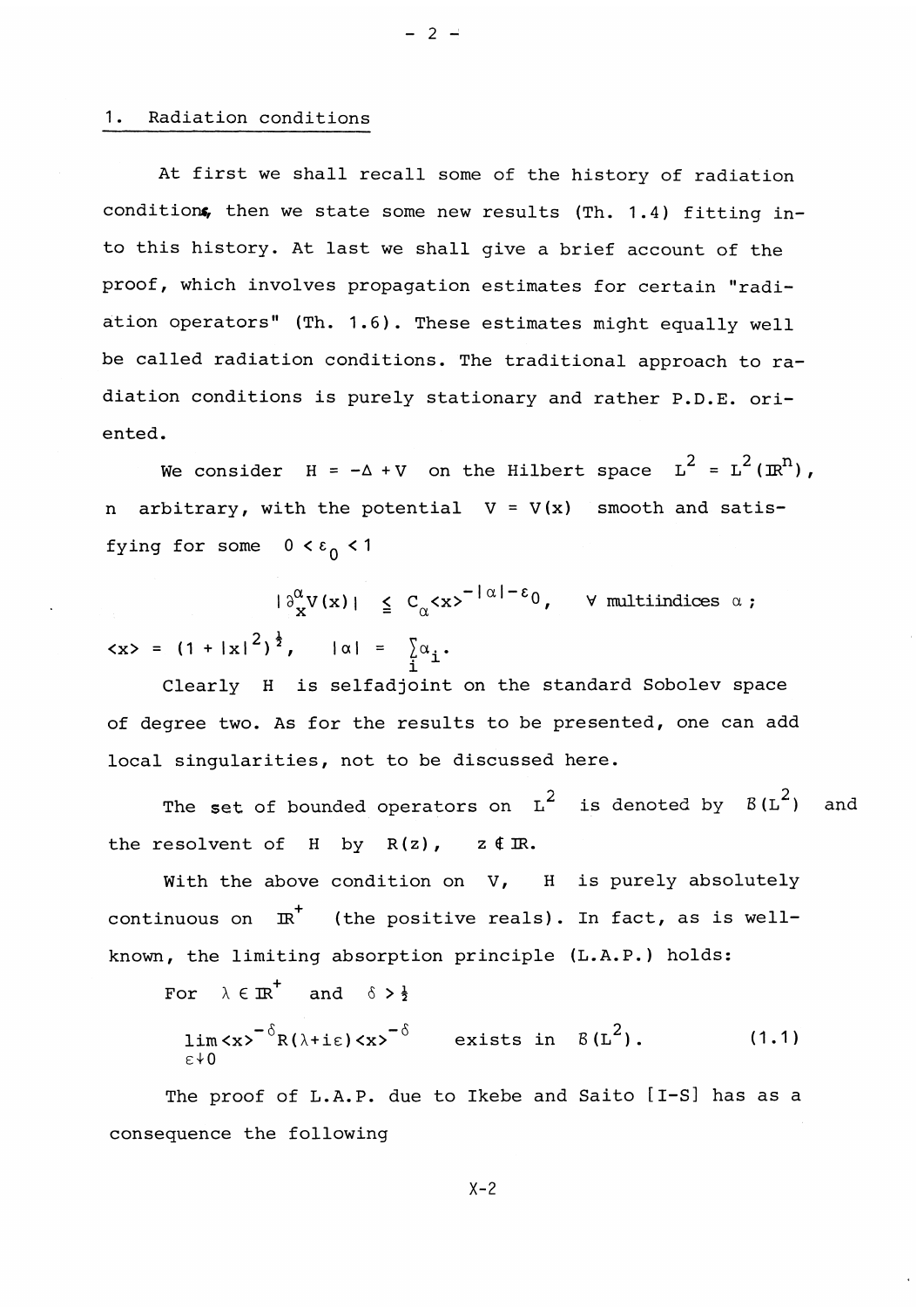Theorem 1.1. Suppose  $0 < \epsilon < \epsilon_0/2$  and  $\langle x \rangle^{(1+\epsilon)/2} f \epsilon L^2$ . Then the function  $u = R(\lambda + i0) f = \lim_{h \to \infty} R(\lambda + i\varepsilon') f$  (defined by  $E_1 \uparrow C$ (1.1)) is the unique solution to

$$
(H - \lambda) u = f
$$

such that

- (1)  $\langle x \rangle^{-1+\epsilon}$  /2<sub>11  $\epsilon$  I<sup>2</sup>.</sub>
- (2)  $\langle x \rangle^{(-1+\epsilon)/2} (p \sqrt{\lambda} \frac{x}{|x|}) u \in L^2 \oplus \cdots \oplus L^2$ ,  $p = -i \nabla$

The estimate (2) is a radiation condition. In order to state a stronger radiation condition due to Isozaki [I1], we need the following

Lemma 1.2. There exists  $Y(x, \lambda) \in C^\infty(\mathbb{R}^n \times \mathbb{R}^+)$ , real, such that

(1) Given  $\Delta \subset \mathbb{R}^+$  compact  $\exists R_\Delta>0$ : for  $r=|x| > R_\Delta$  and  $\lambda \in \Delta$ 

$$
2\sqrt{\lambda} \frac{\partial}{\partial x} Y(x,\lambda) = V(x) + |\nabla_X Y(x,\lambda)|^2,
$$

(2) With A given as above

$$
|\partial_{x}^{\alpha}\partial_{\lambda}^{k}Y(x,\lambda)| \leq C_{\alpha,k} \langle x \rangle^{1-|\alpha|-\epsilon_{0}}, \quad \forall \lambda \in \Delta.
$$

Definitions. For  $\lambda \in \mathbb{R}^+$  and  $x \in \mathbb{R}$ 

- (1)  $S(x, \lambda) = \sqrt{\lambda} |x| Y(x, \lambda)$ (notice that S satisfies the eikonal equation for Ixl large, i.e.  $|\nabla_{\mathbf{y}}S(\mathbf{x},\lambda)|^2 + V(\mathbf{x}) = \lambda$
- (2) With  $\gamma$ (lx<sup>2</sup> > 1) given as a smooth characteristic function for the region  $|x|^2 > 1$  (avoiding the sin gularity at  $x = 0$ )

$$
\widetilde{\nabla}S(x,\lambda) = \chi(|x|^2 > 1)\nabla_{\mathbf{x}}S(x,\lambda),
$$

(3)  $\gamma(\lambda) = p - \widetilde{\nabla}S(x,\lambda)$ .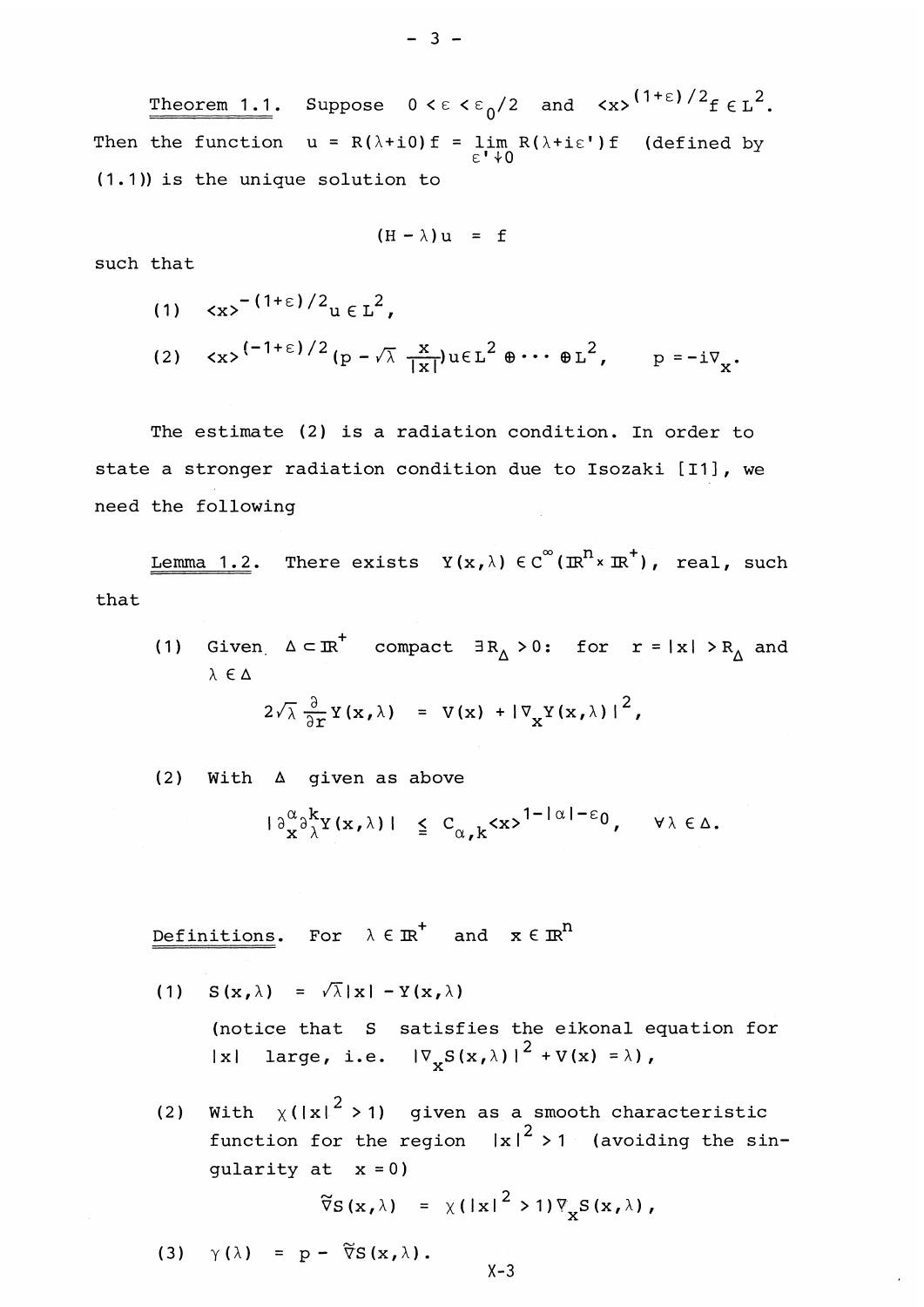Theorem 1.3 ([I1]). For any 
$$
\varepsilon, \lambda > 0
$$
 and  $\frac{1}{2} > s > -\frac{1}{2}$   
 $\langle x \rangle^{S} \gamma(\lambda) R(\lambda + i0) \langle x \rangle^{-S-1-\epsilon} \in B(L^{2}, L^{2} \oplus \cdots \oplus L^{2}).$ 

- 4 -

Definitions.

$$
(1) \quad \gamma_{\mathfrak{n}}(\lambda) = \frac{1}{2} \{ \widetilde{\nabla} S(x, \lambda) \gamma(\lambda) + \gamma(\lambda) \widetilde{\nabla} S(x, \lambda) \},
$$
\n
$$
(2) \quad \widetilde{\gamma}_{\mathfrak{n}}(\lambda) = \frac{1}{2} \{ \chi(|x|^{2} > 1) \frac{x}{|x|} \gamma(\lambda) + \gamma(\lambda) \chi(|x|^{2} > 1) \frac{x}{|x|} \}.
$$

Theorem 1.4 ([H-S]). For any  $\epsilon, \lambda > 0$ **(1)**  $\langle x \rangle^S \gamma_n(\lambda) R(\lambda + i0) \langle x \rangle^{-S-1-\epsilon} \in B(L^2)$ ,  $\frac{3}{2} \rangle S > -\frac{1}{2}$ , (2)  $\langle x \rangle^{S} \tilde{\gamma}_n(\lambda) R(\lambda + i0) \langle x \rangle^{-S-1-\epsilon} \in B(L^2)$ ,  $\frac{1}{2} + \epsilon_0 > s > -\frac{1}{2}$ .

The time-dependent proof of Theorem 1.4 (1) (to be outlined at the end of this section) includes a new proof of Theorem 1.3 . As for Theorem 1.4 (2) we mention that the statement is an easy consequence of (1.1), Lemma 1.2 and Theorems 1.3, 1.4 (1). As an application of Theorem 1.4 (2) we have the following result, which also is proved by Isozaki [I.1], but in a rather complicated way (since the proof is based on the weaker radiation condition of Theorem 1.3) .

Corollary 1.5. Let  $\varepsilon, \lambda > 0$  and  $\frac{1}{2} + \varepsilon_0 > s > \frac{1}{2}$  be given For  $\psi \in L^2$ , put

$$
g = \langle x \rangle^{-S-1-\epsilon} \psi
$$

and

$$
f_g(r) = r^{(n-1)/2} e^{-is(r \cdot \lambda)} (R(\lambda + i0)g)(r \cdot)
$$

 $(r = |x|)$  and the dot indicates a function on the unit-sphere  $s^{n-1}$ in  $\mathbb{R}^n$ ).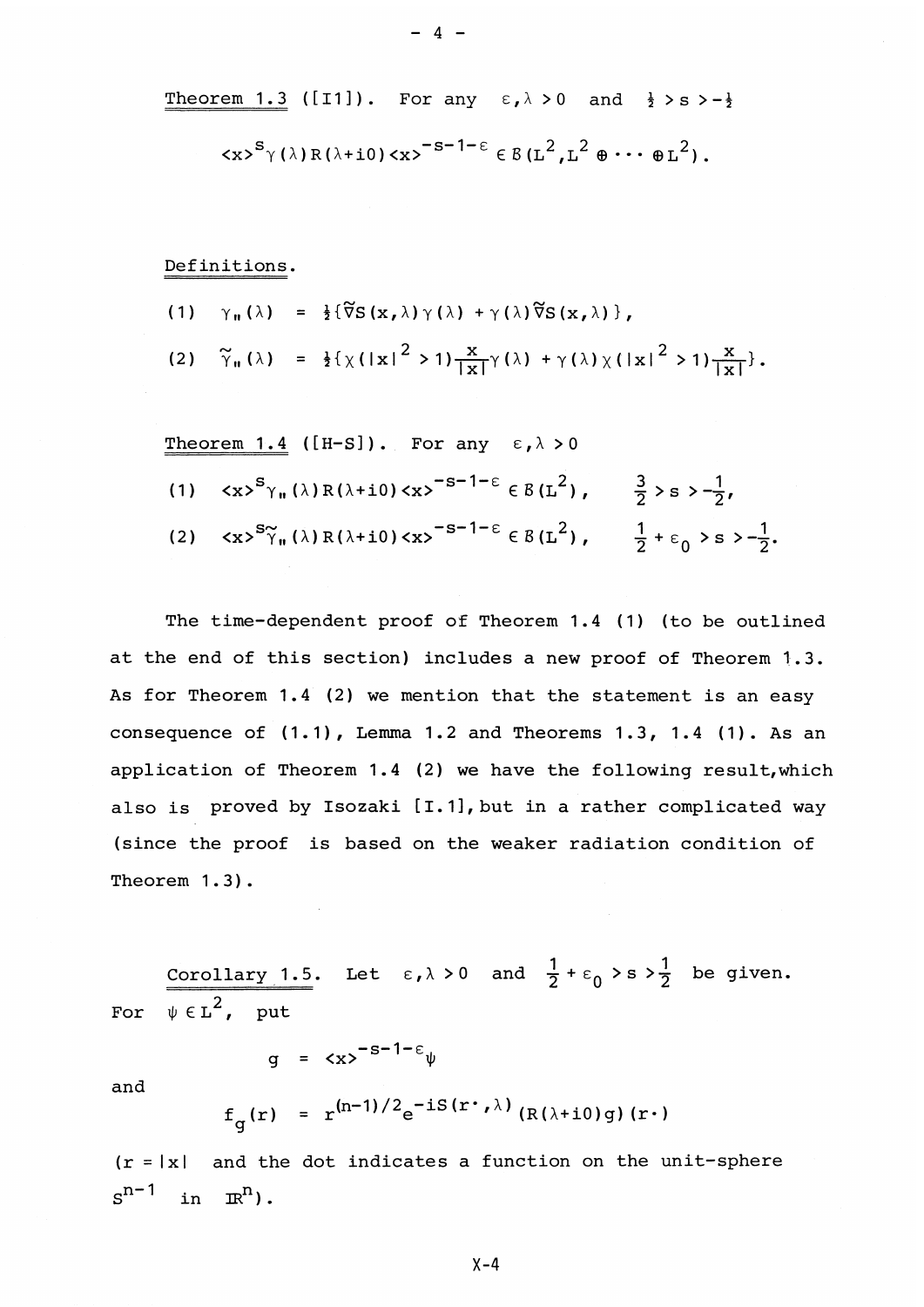Then for any input  $\psi$ 

- (1)  $\exists F$ ,  $= L^2 (S^{n-1}) \lim f$  (r),  $g_{\ell}$ <sup>y</sup> =  $\pi$  (s)  $\ell$  =  $\frac{1}{\gamma + \infty}$
- (2)  $Im < g, R(\lambda + i0)g> = \sqrt{\lambda} ||F_{g, \lambda}||_{L^2}^2_{c} n-1$ (Im = imaginary part).

Proof. For r sufficiently large

$$
\frac{d}{dr}f_g(r) = ir^{(n-1)/2}e^{-is(r \cdot \lambda)} (\tilde{\gamma}_n(\lambda)R(\lambda+i0)g)(r \cdot).
$$

Hence for  $r, r_1$  large,  $r > r_1$ ,

$$
\begin{aligned}\n\|\mathbf{f}_{g}(\mathbf{r}) - \mathbf{f}_{g}(\mathbf{r}_{1})\|_{\mathbf{L}^{2}(\mathbf{S}^{n-1})} &\leq \int_{\mathbf{r}_{1}}^{\mathbf{r}} \|\frac{\mathbf{d}}{\mathbf{d} \mathbf{l}} \mathbf{f}_{g}(\mathbf{l})\| \mathbf{d} \mathbf{l} \\
&\leq \left(\int_{\mathbf{r}_{1}}^{\mathbf{r}} \mathbf{l}^{-2\mathbf{s}} \mathbf{d} \mathbf{l}\right)^{\frac{1}{2}} \|\langle \mathbf{x} \rangle^{S} \zeta_{\mathbf{n}}(\lambda) \mathbf{R}(\lambda + \mathbf{i} \mathbf{0}) \mathbf{g} | \\
&\leq \mathbf{C} \mathbf{r}_{1}^{-S + \frac{1}{2}} \|\psi\|, \quad \text{proving (1).}\n\end{aligned}
$$

Let  $B^R(0)$  and  $S^R(0)$  be the ball and sphere with radius R and centre 0, respectively.

Then by the Green identity, for R large and with  $h = R(\lambda + i\sigma)g$ 

Then by the Green identity, for k large and with  
\n
$$
Im\langle g, R(\lambda + i\omega)g\rangle_{B_R(0)}
$$
\n
$$
= Im\langle (H-\lambda)h, h\rangle_{B_R(0)}
$$
\n
$$
= -Im\langle \frac{d}{dr}h| (\cdot), h(\cdot)\rangle_{S_R(0)}
$$
\n
$$
= -Im\langle (i\tilde{\gamma}_{n}(\lambda) - \frac{n-1}{r} + i\frac{\partial}{\partial r}S(x,\lambda))h| (\cdot), h(\cdot)\rangle_{S_R(0)}.
$$

Using this together with Lemma 1.2 and Theorem 1.4, we obtain on a sequence  $R = R_m \rightarrow \infty$  that

$$
\lim_{m\to\infty} \text{Im} \langle g, R(\lambda + i0) g \rangle_{B_{R_{m}}(0)} = \sqrt{\lambda} ||F_{g, \lambda}||^{2},
$$

proving (2) .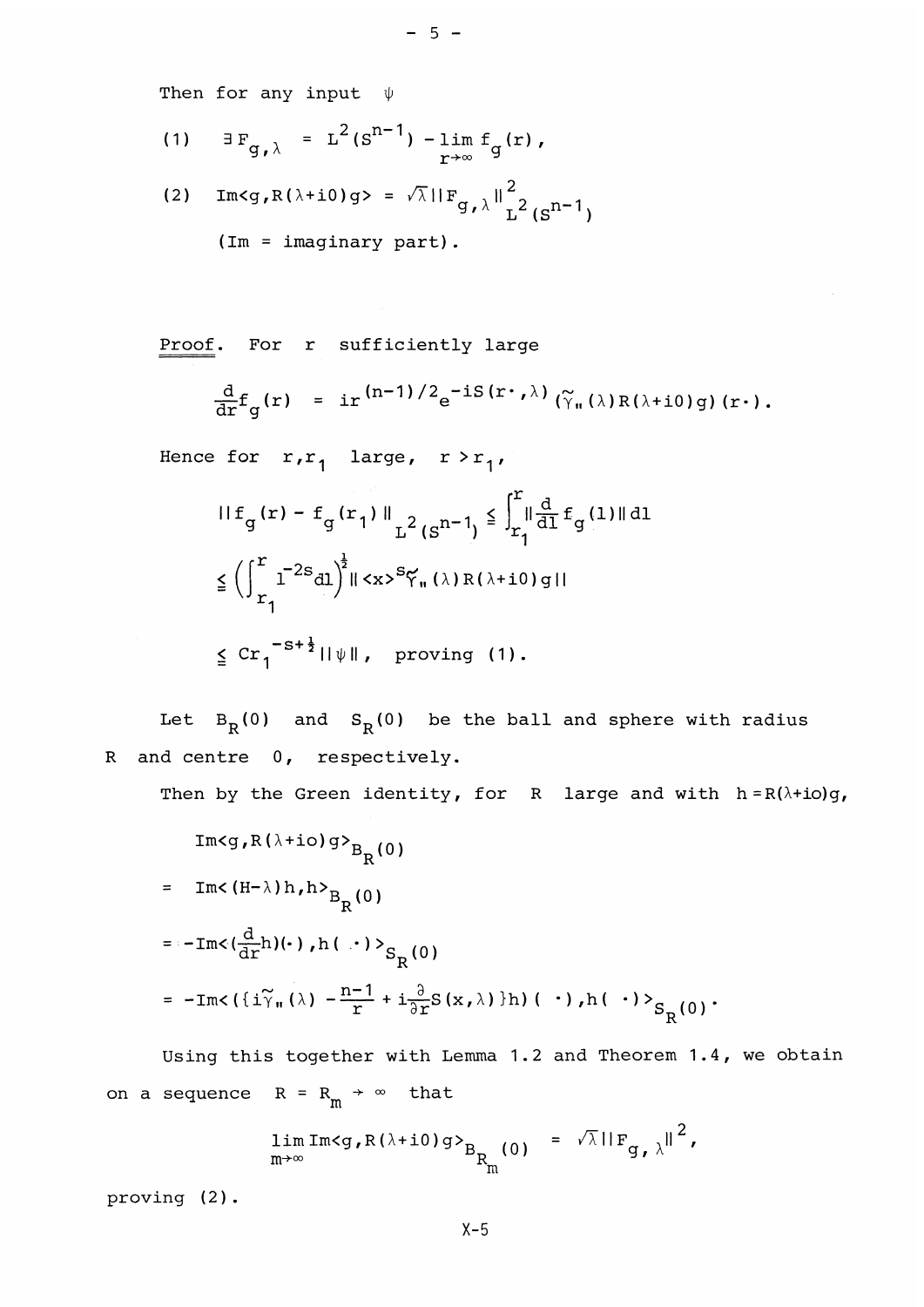Remark*.* As mentioned by Isozaki, Corollary 1.5 may serve as a basis for constructing a diagonalizing operator  $\tilde{T}$  of the continuous part of H obtained as the extension of T given by

$$
\mathrm{Tg} = \int_{\mathrm{IR}^{+}} \Phi \, \mathrm{d}\lambda \left(\frac{\sqrt{\lambda}}{2\pi}\right)^{\frac{1}{2}} \mathrm{F}_{\mathrm{g},\lambda} \in \mathrm{L}^{2}(\mathrm{IR}^{+},\mathrm{L}^{2}(\mathrm{S}^{\mathrm{n}-1})).
$$

See [11] for further information.

In order to explain the proof of Theorem 1.4 (1) , we focus on a compact interval  $\Delta \subset \mathbb{R}^+$ . We choose  $\chi_1(\xi) \in C_0^{\infty}(\mathbb{R}^n)$  such that

$$
\chi_1(\xi) = 0
$$
 in a n.b.h. of 0, (1.2)

$$
\chi_1(\xi) = 1 \quad \text{if} \quad |\xi|^2 \in \Delta, \tag{1.3}
$$

 $\chi_2(x) \in \mathbb{C}^{\infty}(\mathbb{R}^n)$  such that  $X_2(x) = 1$  outside a compact set, (1.4)

$$
\chi_2(\mathbf{x}) = 0 \quad \text{in} \quad B_R(0) \quad \text{for some large} \quad R. \tag{1.5}
$$

We shall introduce a symmetrized pseudodifferential operator (Ps.D.Op.)  $\bar{Y}$  corresponding to the symbol

$$
\gamma(x,\xi) = \xi - \chi_1(\xi) \chi_2(x) (\nabla_x S) (x, \xi^2 + V(x)).
$$
 (1.6)

For that, let  $\texttt{S}^\texttt{m}_p$  be the (symbol) class of  $\texttt{C}^\infty (\texttt{I\!R}^{\texttt{n}}\!\times\! \texttt{I\!R}^{\texttt{n}})$ functions **p(x,£;)** with

$$
|\partial_{\mathbf{x}}^{\alpha}\partial_{\xi}^{\beta}p(\mathbf{x},\xi)| \leq C_{\alpha,\beta} \langle \mathbf{x} \rangle^{\ell-|\alpha|} \langle \xi \rangle^{m}. \tag{1.7}
$$

The corresponding class of Ps.D.Op.'s is given by

$$
(P(X,D)\psi)(x) = (2\pi)^{-n} \int e^{i(x-y)\xi} p(x,\xi) \psi(y) dy d\xi
$$
 (1.8)  
and is denoted by  $\mathbf{S}_{\rho}^m$ .

 $- 6 -$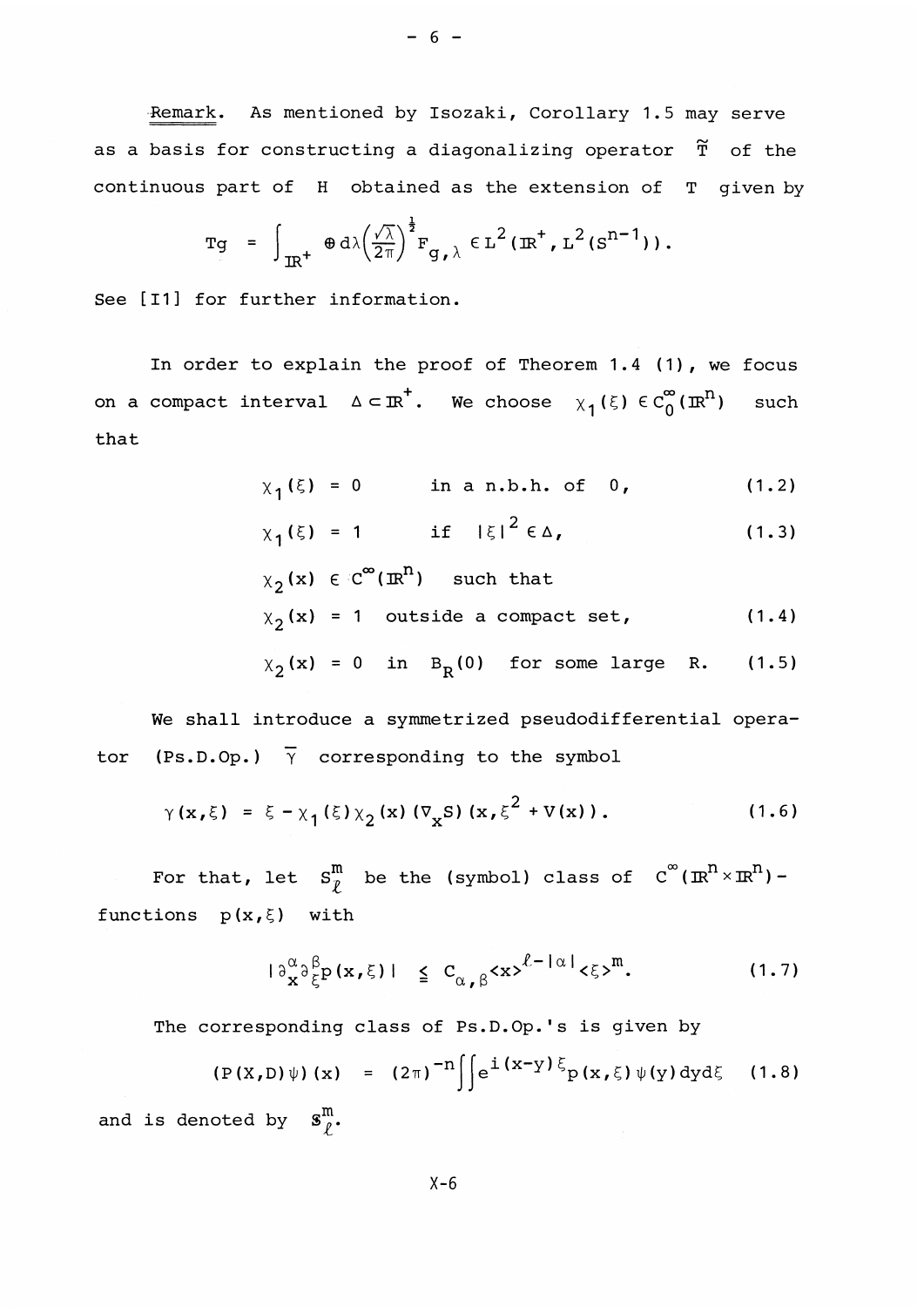# Definitions;

(1)  $\overline{\gamma} = \frac{1}{2}(\gamma(X,D) + \gamma(X,D)^*)$ ,  $\gamma(x,\xi)$  given by (1.6),

 $-7 -$ 

(2) For any m-tuple  $\alpha = \alpha(m) = (\alpha_1, \ldots, \alpha_m)$ ,  $\alpha_j$  integers such that  $1 \leq \alpha_j \leq n$ ,  $\overline{\gamma}^{\alpha} = \overline{\gamma}_{\alpha_1} \cdots \overline{\gamma}_{\alpha_m}$ ; i.e. an ordered product of components of  $\overline{\gamma}$ .

We have the following propagation estimates for  $\overline{Y}^{\alpha}$ .

Theorem 1.6: Let  $f \in C_0^{\infty}(\stackrel{0}{\Delta})$  ( $\stackrel{0}{\Delta}$  = interior of  $\Delta$ ),  $\varepsilon > 0$ ,  $\alpha$ (m) an m-tuple as above and  $\ell \in \mathbb{R}$  with  $m > \ell \geq 0$  be given.

Then

$$
\langle x \rangle^{\ell} \overline{\gamma}^{\alpha} e^{-i t H} f(H) \langle x \rangle^{-m} = O(t^{-m + \ell + \epsilon})
$$

in  $B(L^2)$  for  $t \rightarrow +\infty$ .

The proof of Theorem 1.6 involves various other propagation estimates (cf. Section 2) and as a key ingredient the following

differential inequality for fixed 
$$
m
$$
 and any  $\varepsilon > 0$ :

\n
$$
\frac{d}{dt} \sum_{\alpha(m)} ||\bar{\gamma}^{\alpha(m)} \varphi(t)||^{2} \leq \frac{-2(m-\varepsilon)}{\varepsilon} \sum_{\alpha(m)} ||\bar{\gamma}^{\alpha(m)} \varphi(t)||^{2}
$$
\n
$$
+ C t^{-2m-1+\varepsilon} ||\psi||^{2};
$$
\n
$$
\varphi(t) = e^{-itH} f(H) \langle x \rangle^{-m-2} \psi, \quad \psi \in L^{2}.
$$

The factor  $-2(m-\epsilon)/t$  comes about by computing the "leading term" of the commutator  $i[H,\bar{y}]$  to be

 $-2|p|\chi_1(p)\chi_2(x)|x|^{-1} \bar{\gamma}$ ,

and subsequently by replacing by  $-(1-\epsilon/m)t^{-1}\overline{\gamma}$ .

The next step is to put  $\ell = m - 2\varepsilon - 1$  in Theorem 1.6, multiply by  $\mathrm{e}^{\mathrm{i} \mathsf{t} \, (\lambda + \mathrm{i} \, \varepsilon_1)}$  and integrate from 0 to +∞. We obtain the resolvent estimate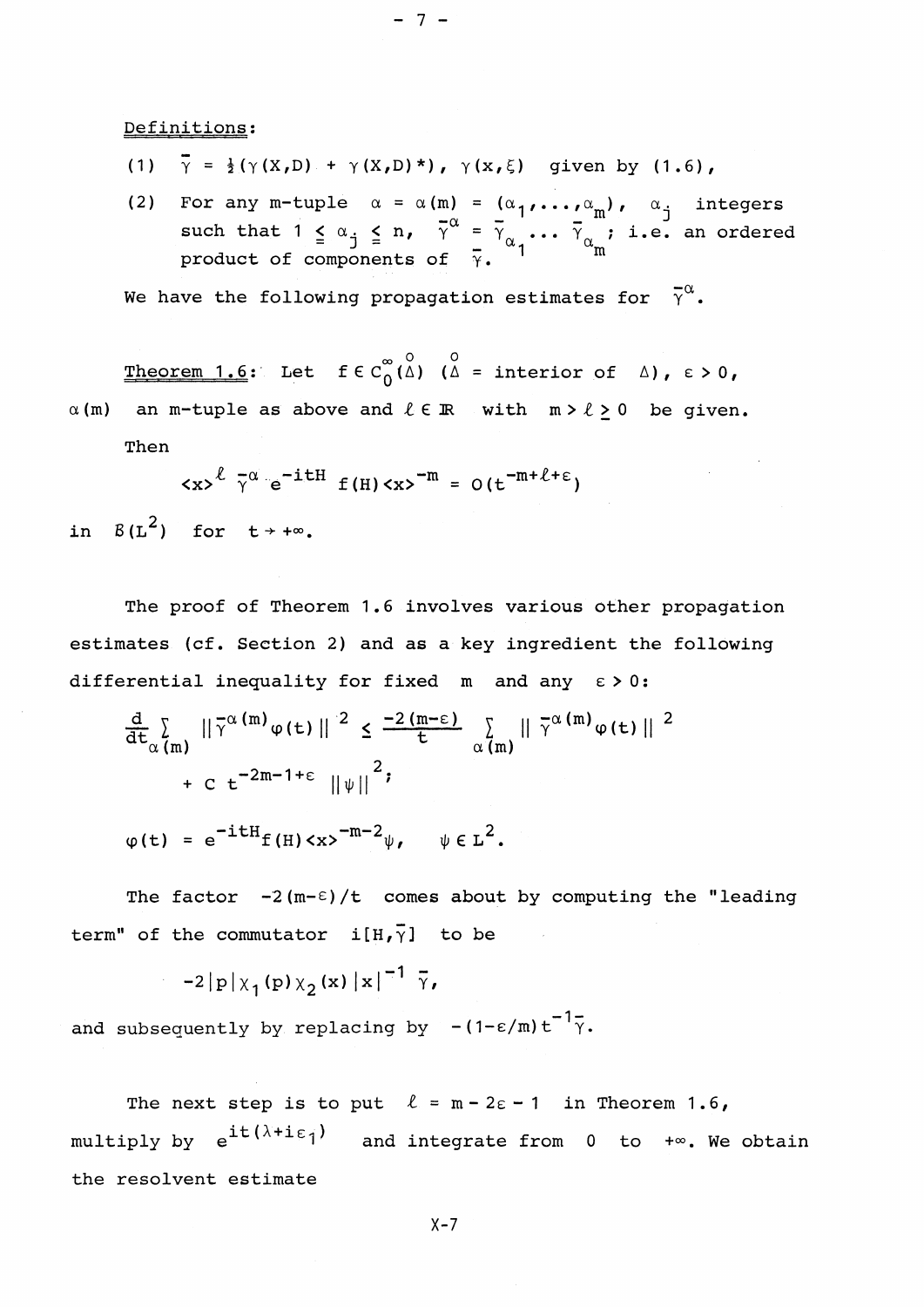$$
\|\langle x\rangle^{m-1-2\epsilon-\alpha}R(\lambda+i\epsilon_1)f(H)\langle x\rangle^{-m}\|\langle C\langle \infty, \ \forall \lambda\in \mathbb{R}, \ \epsilon_1>0. \tag{1.9}
$$

By interpolating between (1.9) (with m large) and (1.1) one obtains

Theorem 1.7: Let  $f \in C^{\infty}_0(\stackrel{0}{\Delta})$ ,  $\delta > \frac{1}{2}$ ,  $m \ge s \ge 0$  and  $\alpha(m)$  be given. Then

$$
\|\langle x\rangle^{S-\delta}\overline{\gamma}^{\alpha(m)}R(z)f(H)\langle x\rangle^{-S-\delta}\|\langle C\langle \infty, \forall z \text{ with } \text{Im } z\rangle 0.
$$

Let  $\lambda \in \mathfrak{A}$ . Choose then  $f \in C^{\infty}_0(\mathfrak{A})$  which is one in a n.b.h. of  $\lambda$ . Clearly Theorem 1.4 (1) follows if

$$
\langle x \rangle^{S} \gamma_{rr} (\lambda) R (\lambda + i \epsilon) f(H) \langle x \rangle^{-S-1-\epsilon} \in B(L^{2}), \frac{3}{2} \rangle s \rangle - \frac{1}{2}.
$$

This estimate follows from Theorem 1.7 by using the following identity (not to be discussed):

 $\bar{z}$ 

$$
\gamma_{\mathfrak{m}}(\lambda) = -\frac{\overline{\gamma}^2}{2} + D_1(\lambda)\overline{\gamma} + D_2(\lambda) (H-\lambda) + D_3(\lambda) + D_4(\lambda),
$$

where for some m

 $\sim 10^7$ 

$$
D_1(\lambda) \in \mathbf{S}_{-1}^m
$$
  

$$
D_2(\lambda) \in \mathbf{S}_0^m
$$
  

$$
D_3(\lambda) \in \mathbf{S}_{-2}^m
$$
  

$$
D_4(\lambda) \in \mathbf{S}_0^m
$$

with vanishing symbol in  $|\xi|^2 \in \Delta$ .

 $- 8 -$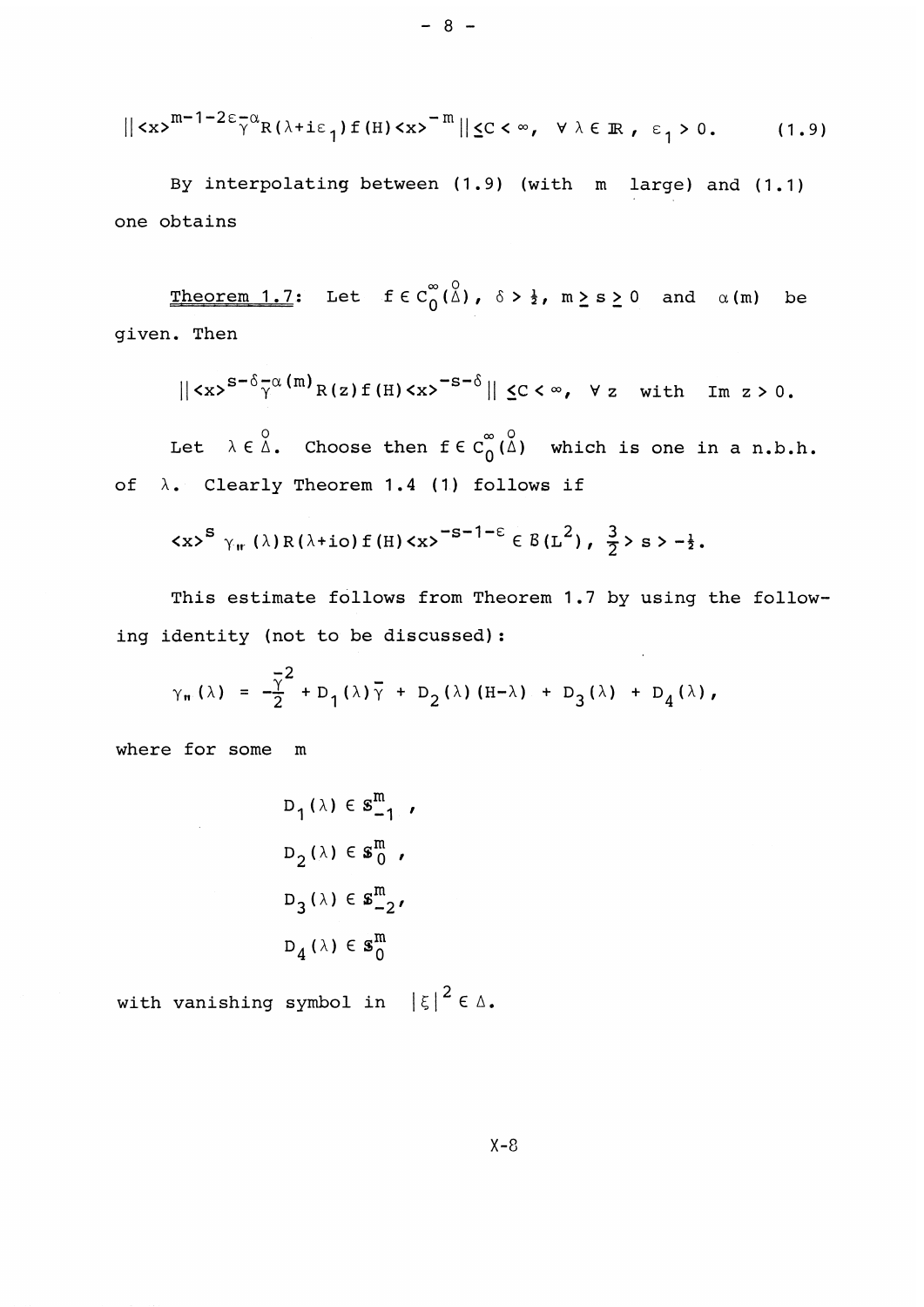## 2. Some N-body estimates

We consider the N-body Hamiltonian  $H = -\Delta + V$  on the space  $L^2 = L^2(X)$ , where X is the C.M.-configuration space

 $-9 -$ 

$$
\{x = (x^{1},...,x^{N}) | x^{i} \in \mathbb{R}^{N}, \sum_{i=1}^{N} m_{i} x^{i} = 0 \}
$$

of N n-dimensional particles with masses  $m_i$ . The inner product in X is given by

$$
x \cdot y = \sum_{i=1}^{N} 2m_i x^{i} y^{i}.
$$

For any cluster decomposition a we put

$$
X_{a} = \{x \in X \mid x^{i} = x^{j} \text{ if } i, j \in C \text{ for some } C \in a\}
$$

and

 $x^a$  = the orthogonal complement in X.

Corresponding to  $X = X^a \oplus X_a$  we write for  $x \in X$   $x = x^a + x_a^a$ . The cluster decomposition  $(1) \ldots (\hat{1}) \ldots (\hat{j}) \ldots (N)$ , (ij), where  $\hat{\cdot}$ indicates omission, is denoted by (ij).

The potential  $V = \sum_{i=1}^{n} V_{i,i}(x^{(i,j)})$  satisfies the following  $\int_{(\dot{\mathbf{i}}\dot{\mathbf{j}})}^{\lambda}$ <sup> $\mathbf{v}_{\dot{\mathbf{i}}}$ </sup> conditions:

on L<sup>2</sup>(x<sup>(ij)</sup>) (or as function on x<sup>(ij)</sup>)  
\n(1) V<sub>ij</sub>(-
$$
\Delta
$$
+1)<sup>-1</sup> and (xVV<sub>ij</sub>(- $\Delta$ +1)<sup>-1</sup> are compact  
\n(2) ((xV)<sup>n</sup>V<sub>ij</sub>) (- $\Delta$ +1)<sup>-1</sup> is bounded for any n,  
\n(3)  $\exists R_0 > 0$ , 1 >  $\epsilon_0 > 0$ :  
\nV<sub>ij</sub>(x) is smooth in |x| > R<sub>0</sub>  
\nand  $|\partial_x^{\alpha}V_{ij}(x)| \le C_{\alpha} \langle x \rangle^{-|\alpha|-\epsilon_0}$ .

We shall present four propagation estimates. The first two are (more or less) due to Sigal and Soffer [S-S]. The last two

X-9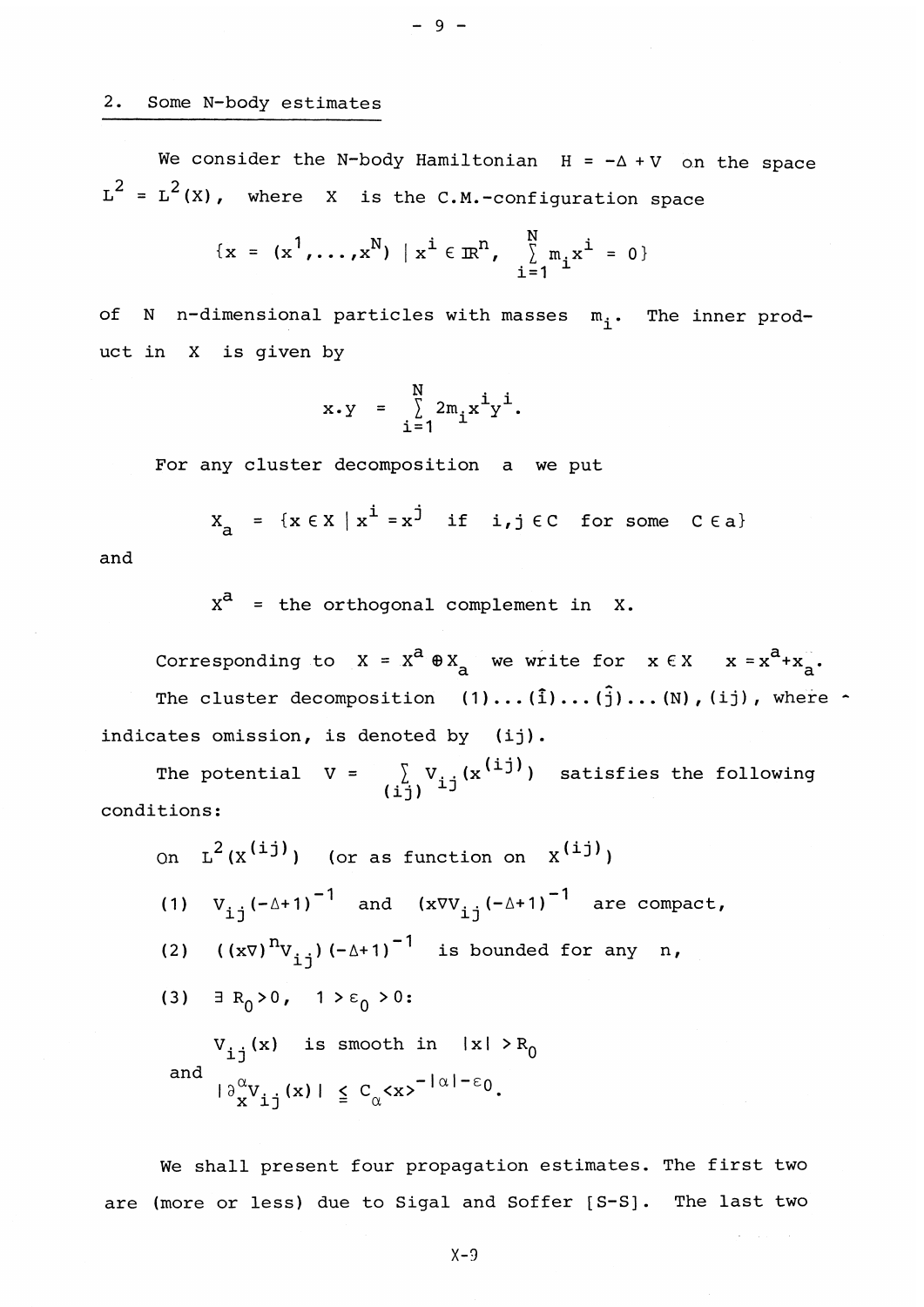follows by a certain extension of the method of [S-S] together with an application of a certain vector field on X constructed recently by Graf [G]. All results will appear in [S] with full proofs.

Definition. For  $\epsilon > 0$  and any selfadjoint operator A,  $F(A \leq -\epsilon)$  denotes the spectral projection  $\chi_T(A)$ , I =  $(-\infty, -\epsilon)$ .

Theorem 2.1. Let  $E, \epsilon > 0$ . Then for any  $f \in C_0^{\infty}(\mathbb{R})$  supported in a small n.b.h. of E and any s' >s >0 ,

$$
F(\frac{x^2}{4t^2} - E < -\epsilon) e^{-i t H} f(H) < x >^{-S'} = 0 (t^{-S})
$$

for  $t \rightarrow \infty$ .

Theorem 2.2. Let  $E, \epsilon > 0$ . Then  $\exists E' \geq E:$  for any  $f \in C_0^{\infty}(\mathbb{R})$ supported in a small n.b.h. of E and any  $s \ge \ell \ge 0$ ,

$$
\langle x \rangle^{\ell} F(E' - \frac{x^2}{4t^2} \langle -\epsilon \rangle e^{-itH} f(H) \langle x \rangle^{-S} = 0 (t^{-s+\ell})
$$

for  $t \rightarrow \infty$ .

Remark. As noted in [S-S] one can obtain (with some more work) the conclusion of Theorem 2. 2 with the explicit value E' = E -  $\inf \sigma^{\;}_{\mathbf{C}}(H)$ ,  $\sigma^{\;}_{\mathbf{C}}(H)$  = the continuous spectrum of H. This is the best we can hope of without an additional localization, cf. Theorem 2.3. For  $N = 2$ , Theorems 2.1 and 2.2 can also be proved by a method of Isozaki and Kitada [I-K] , cf. [H-S] .

X-10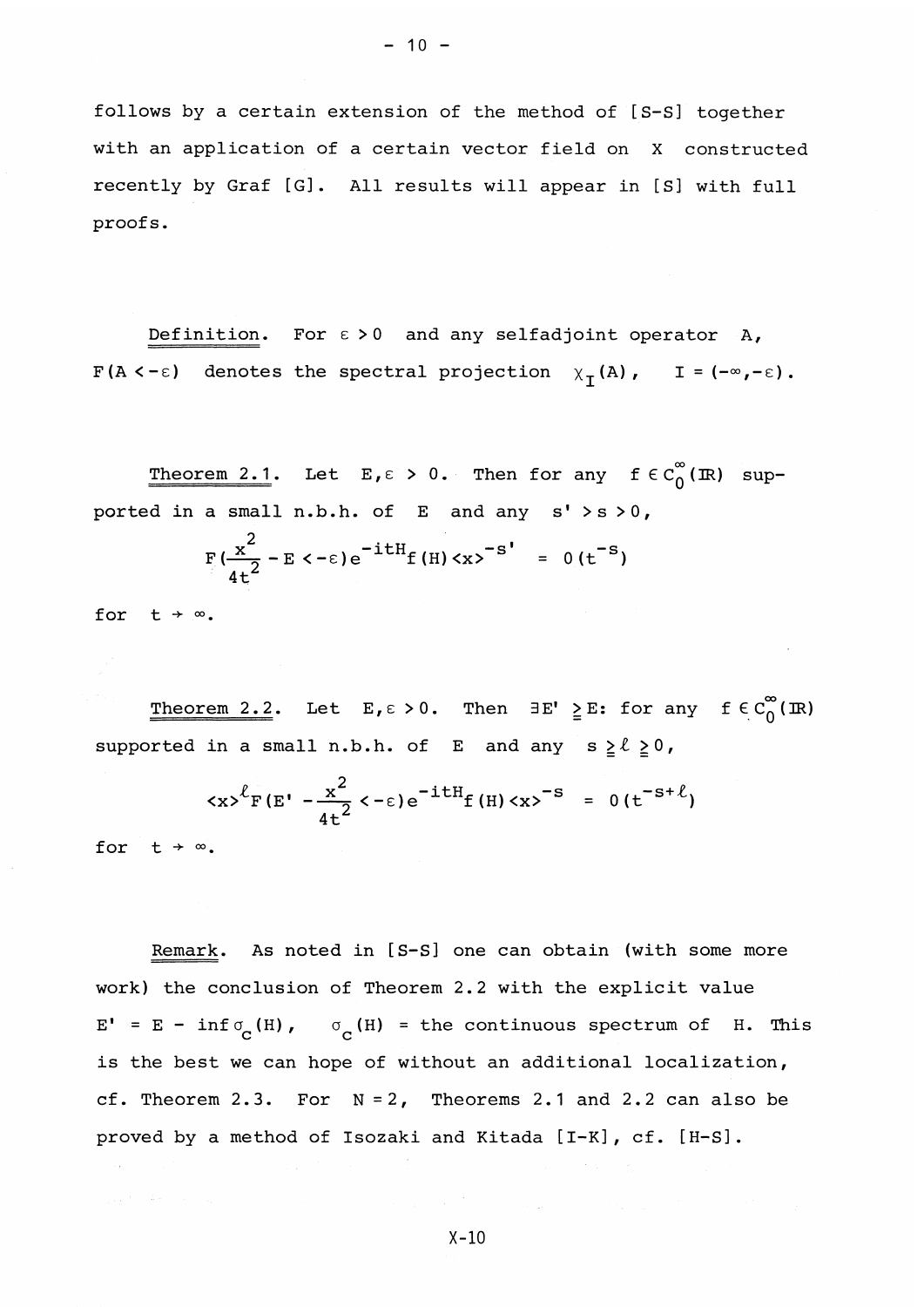<u>Definition</u>. Let  $\chi_{\texttt{fr}}(= \chi_{\texttt{free}})$  be a  $C^{\infty}(X)$ -function, homogeneous of degree zero outside the unit-sphere in X and satisfying the support condition

$$
\operatorname{supp} \chi_{\text{fr}} \cap \bigcup_{\substack{a \neq b \\ (1) \dots (N)}} X_a = \emptyset
$$

(i.e.  $x^{\text{f}}_{\text{fr}}$  is supported in the "free" region, where the potential goes to zero).

Theorem 2.3. Let  $E, \epsilon > 0$ . Then for any  $f \in C_0^{\infty}(\mathbb{R})$  supported in a small n.b.h. of E, any function  $x_{fr}$  as above and any  $s' > s > 0$ 

$$
F(E - \frac{x^2}{4t^2} < -\epsilon) \chi_{\text{fr}}(x) e^{-itH} f(H) < x>^{-s'} = O(t^{-s})
$$

for  $t \rightarrow \infty$ .

Introducing Ps.D.Op.'s on X by replacing IR<sup>11</sup> by X and utilizing  $(1.7)$  and  $(1.8)$ , we have

Theorem 2.4. Suppose  $P_{-}(X,D) \in S_0^0$  and that

$$
\text{supp}\,\mathbf{p}_{\perp}(\mathbf{x},\xi) \subset \{(\mathbf{x},\xi) \subset \mathbf{X} \times \mathbf{X} \mid \mathbf{x} \cdot \xi < (1-\varepsilon_1) \mid \mathbf{x} \mid \xi\}
$$

for some  $\varepsilon_1 > 0$ .

Then for any  $f \in C_0^{\infty}(\mathbb{R}^+)$ , any  $\chi_{\text{fr}}$  as in Theorem 2.3 and any  $0 < s < s'$ ,

$$
P_{-}(X,D) \chi_{fr}(x) e^{-i t H_{f}(H) \langle x \rangle^{-S'}} = 0 (t^{-S})
$$

for  $t + \infty$ .

Remark. For  $N = 2$  there already exist two proofs of Theorem 2.4 in the literature [J], [I2]. For  $N \geq 3$  there exist re-

X-ll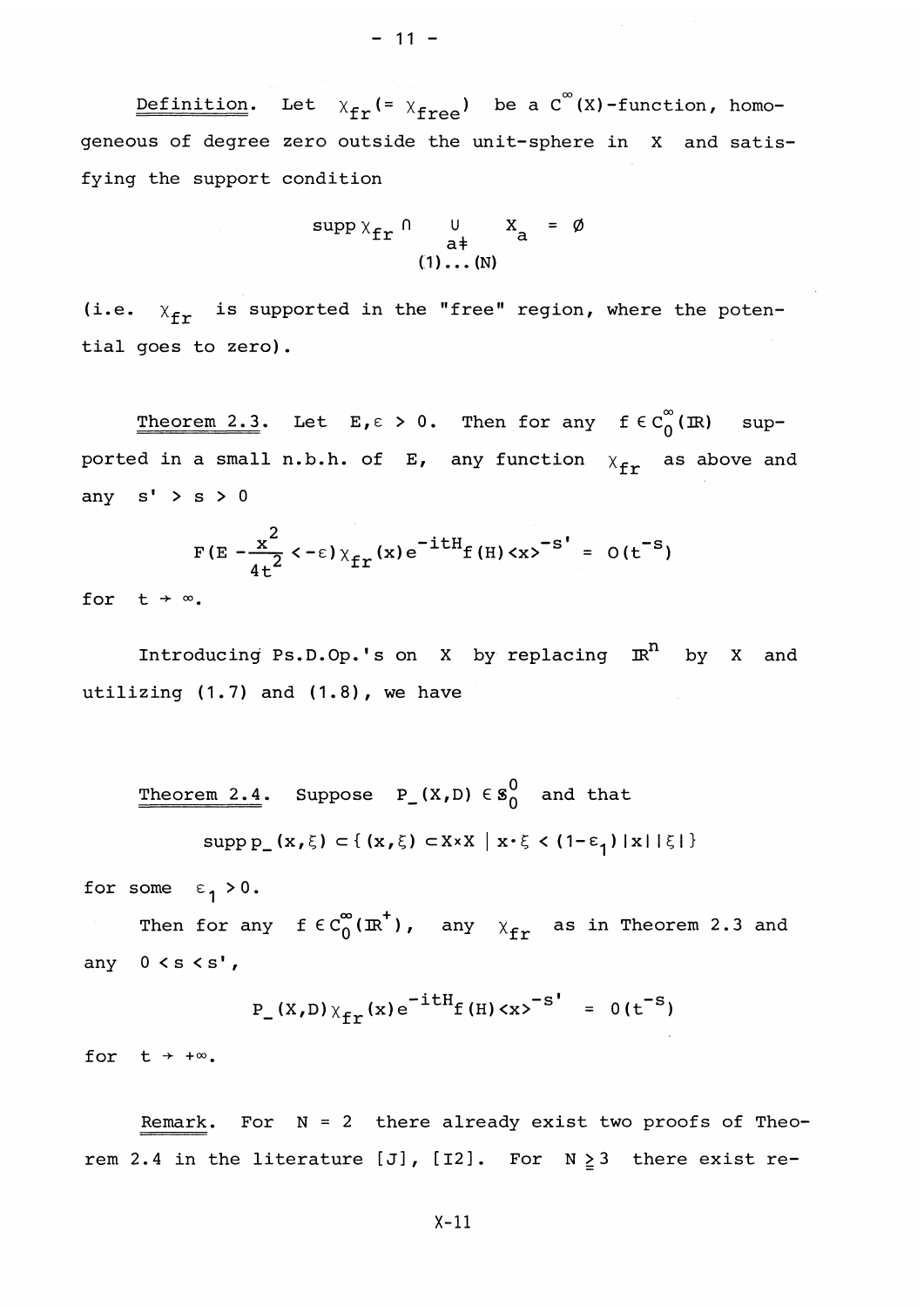sults with some similarity [M], however with very restrictive assumptions on either subsystems or the potential (still including the pure Coulomb case).

With a few modifications the estimates presented in Theorems 2 . 1 -2. 4 should suffice in applying the method in [H-S] to obtain radiation conditions for the free channel. In particular Theorem 1.6 with  $\chi_{\texttt{fr}}(x)$  inserted in front of  $e^{-itH}$ , and with S (the solution to the eikonal equation) and  $\overline{\gamma}^{\alpha}$  suitably modified, and the following statement, should hold (to be worked on).

Theorem 2.5. Let  $\varepsilon, \lambda > 0$   $\frac{1}{2} + \varepsilon_0 > s > \frac{1}{2}$  and  $\chi_{\text{fr}}$  as in Theorem 2.3 be given. For any  $\psi \in L^2(X)$ , put

$$
g = \langle x \rangle^{-s-1-\epsilon} \psi
$$

and (in polar coordinates)

$$
f_g(r) = r^{\left(\dim X - 1\right)/2} e^{-iS(r \cdot \lambda)} \chi_{fr}(r \cdot) \left(R(\lambda + i0)g\right)(r \cdot).
$$

Then 3

$$
L^2(s^{\dim X-1}) - \lim_{r\to\infty} f_q(r).
$$

 $-12 -$